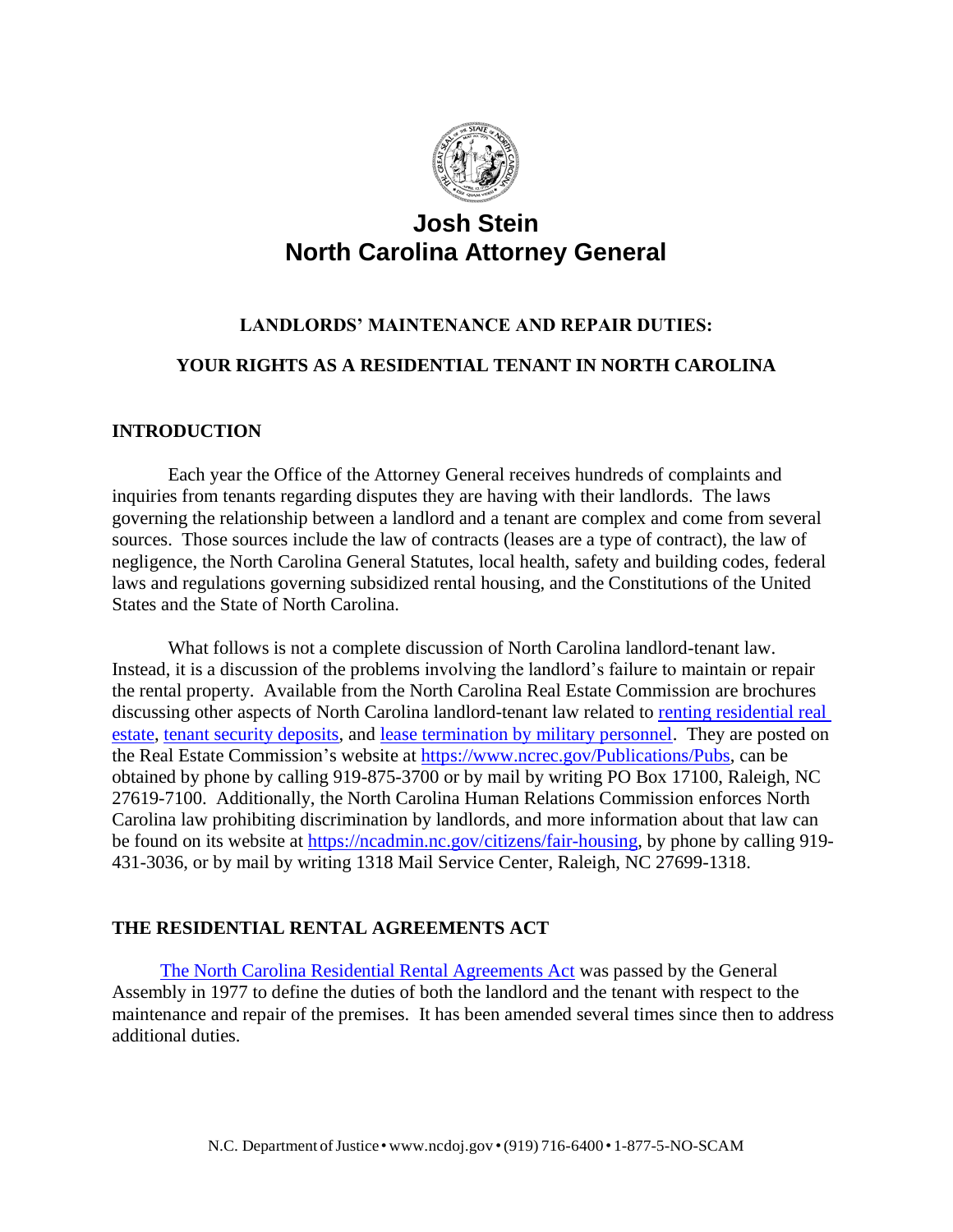## **DUTIES OF THE TENANT**

The tenant must pay all rent legally due under the lease and perform certain day-to-day maintenance duties in order to enforce the landlord's duties under the Residential Rental Agreements Act. The tenant's duties under the Act are as follows:

North Carolina General Statute 42-43(a)

- (1) Keep that part of the premises which he occupies and uses as clean and safe as the conditions of the premises permit and cause no unsafe or unsanitary conditions in the common areas and remainder of the premises which he uses;
- (2) Dispose of all garbage and other waste in a clean and safe manner;
- (3) Keep all plumbing fixtures in the dwelling unit or used by the tenant as clean as their condition permits;
- (4) Not deliberately or negligently destroy, deface, damage, or remove any part of the premises, nor render inoperable the smoke alarm or carbon monoxide alarm provided by the landlord, or knowingly permit any person to do so;
- (5) Comply with any and all obligations imposed upon the tenant by current applicable building and housing codes;
- (6) Be responsible for all damage, defacement, or removal of any property inside a dwelling unit in the tenant's exclusive control unless the damage, defacement or removal was due to ordinary wear and tear, acts of the landlord or the landlord's agent, defective products supplied or repairs authorized by the landlord, acts of third parties not invitees of the tenant, or natural forces.
- (7) Notify the landlord, in writing, of the need for replacement of or repairs to a smoke alarm or carbon monoxide alarm. Unless the landlord and the tenant have a written agreement to the contrary, the tenant shall replace the batteries in a battery-operated smoke alarm and a battery-operated carbon monoxide alarm as needed during the tenancy, except where the smoke alarm is a tamper-resistant, 10-year lithium battery smoke alarm.

## **DUTIES OF THE LANDLORD**

The landlord's maintenance and repair duties under the Residential Rental Agreements Act are as follows:

North Carolina General Statute 42-42(a)

- (1) Comply with the current applicable building and housing codes;
- (2) Make all repairs and do whatever is necessary to put and keep the premises in a fit and habitable condition;
- (3) Keep all common areas of the premise in safe condition;
- (4) Maintain in good and safe working order and promptly repair all electrical, plumbing, sanitary, heating, ventilating, air conditioning, and other facilities and appliances supplied or required to be supplied by the landlord provided that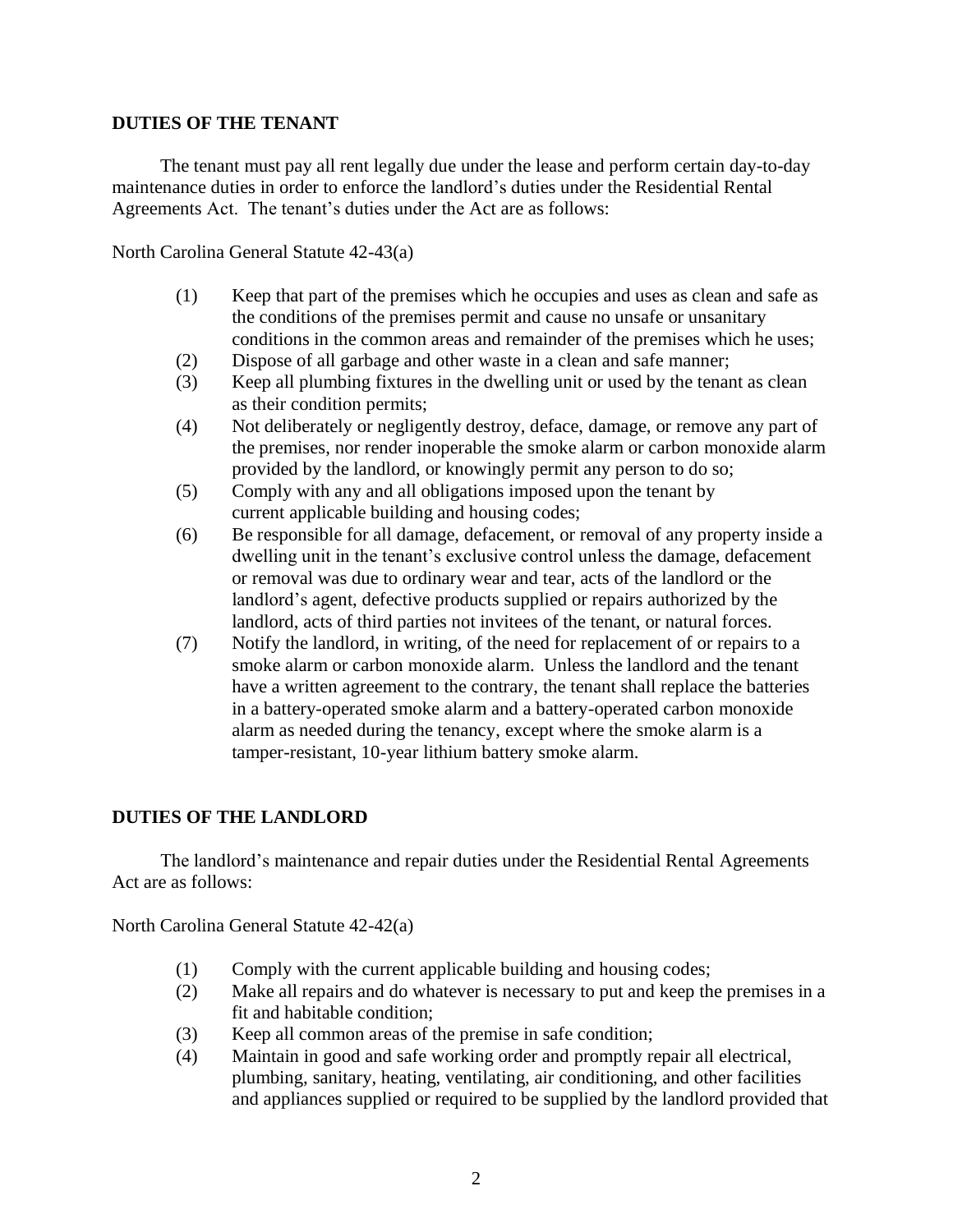notification of needed repairs is made to the landlord in writing by the tenant except in emergency situations.

- (5) Provide operable smoke alarms. The landlord shall replace or repair the smoke alarms within 15 days of receipt of notification if the landlord is notified of needed replacement or repairs in writing by the tenant. The landlord shall ensure that a smoke alarm is operable and in good repair at the beginning of each tenancy. Unless the landlord and the tenant have a written agreement to the contrary, the landlord shall place new batteries in a battery-operated smoke alarm at the beginning of a tenancy.
- (6) If the landlord is charging for the cost of providing water or sewer service and has actual knowledge that water being supplied to tenants within the landlord's property exceeds a maximum contaminant level, provide notice that water being supplied exceeds a maximum contaminant level.
- (7) For units with a fossil-fuel burning heater, appliance or fireplace, or an attached garage, provide a minimum of one operable carbon monoxide alarm per rental unit per level. The landlord shall replace or repair the carbon monoxide alarms within 15 days of receipt of notification if the landlord is notified of needed replacement or repairs in writing by the tenant. The landlord shall ensure that a carbon monoxide alarm is operable and in good repair at the beginning of each tenancy. Unless the landlord and the tenant have a written agreement to the contrary, the landlord shall place new batteries in a battery-operated carbon monoxide alarm at the beginning of a tenancy. A carbon monoxide alarm may be combined with smoke alarms if the combined alarm emits an alarm in a manner that clearly differentiates between detecting the presence of carbon monoxide and the presence of smoke.
- (8) Within a reasonable period of time based upon the severity of the condition, repair or remedy any of the following imminently dangerous condition on the premises after acquiring actual knowledge or receiving notice of the condition:
	- (a) Unsafe wiring;
	- (b) Unsafe flooring or steps;
	- (c) Unsafe ceilings or roofs;
	- (d) Unsafe chimneys or flues;
	- (e) Lack of drinkable water;
	- (f) Lack of operable locks on all doors leading to the outside;
	- (g) Broken windows or lack of operable locks on all windows on the ground level;
	- (h) Lack of operable heating facilities capable of heating living areas to  $65^{\circ}$ when it is 20° outside from November 1 through March 31;
	- (i) Lack of an operable toilet;
	- (j) Lack of an operable bathtub or shower;
	- (k) Rat infestation as a result of defects in the structure that make the premises not impervious to rodents;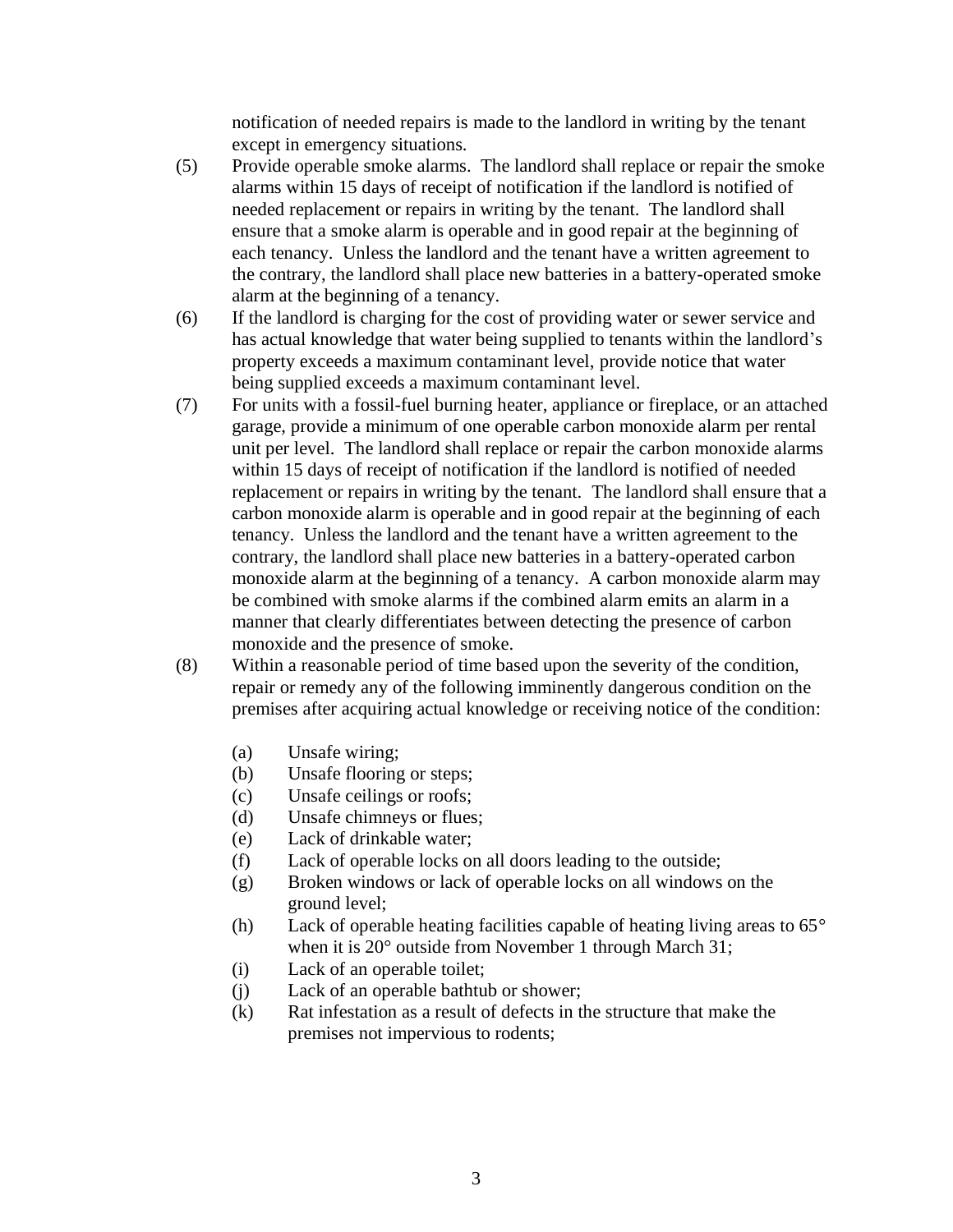(l) Excessive standing water, sewage, or flooding problems caused by plumbing leaks or inadequate drainage that contribute to mosquito infestation or mold.

Notwithstanding the landlord's repair or remedy of these imminently dangerous condition, the landlord may recover from the tenant the actual and reasonable costs of repairs that are the fault of the tenant.

#### **DUTY TO KEEP ALL COMMON AREAS AND FACILITIES IN A SAFE CONDITION**

Common areas and facilities, such as hallways serving several apartment units, parking lots, play areas, laundry rooms, swimming pools open to tenants, sewage or plumbing systems serving more than one rental unit, and similar areas and facilities on the grounds of multi-family rental properties, must be maintained in a safe condition by the landlord. Injuries caused by landlords' failure to safely maintain such areas and facilities have entitled tenants to recover money from their landlords in lawsuits. In situations where landlords' failures to maintain these facilities have not caused injury, courts have allowed tenants to reduce the amount of monthly rent due under their leases.

## **DUTY TO COMPLY WITH APPLICABLE LOCAL BUILDING AND HOUSING CODES.**

In most North Carolina cities and large towns, landlords have additional duties to maintain the rental premises because of the requirements of local building and housing codes. Failure by the landlord to comply with these codes gives a tenant the right to take legal action under the Residential Rental Agreement Act. These local codes also allow the tenant to seek the help of local authorities who can use their own legal powers to force a landlord to comply with the requirements of the codes.

**Housing Codes.** Most local building and housing codes contain a long list of maintenance and safety requirements for rental property. Under these codes, owners of such property must provide safe and properly functioning heating and plumbing systems. Heating systems in many communities must be capable of heating every habitable room in a dwelling to at least 65°-70°. Most local codes also require that all walls, doors and windows be weather tight. Walls, ceilings and floors must be free of holes, cracks, and peeling paint, according to many local codes. Similarly, most local codes require landlords to rid multi-family (but not necessarily single family) dwellings of infestations of rodents or bugs. Under many codes, all doors and windows opening to the outside of the dwelling must have locks on them, and unless the dwelling has air conditioning, most codes require that all windows in the dwelling be equipped with screens.

Fire Codes. Malfunctioning heating systems, electrical systems, or appliances may pose a fire hazard, which may be a violation of the local fire code in addition to violating the housing code. Anything giving off shocks, sparks, or smoke should be reported to the landlord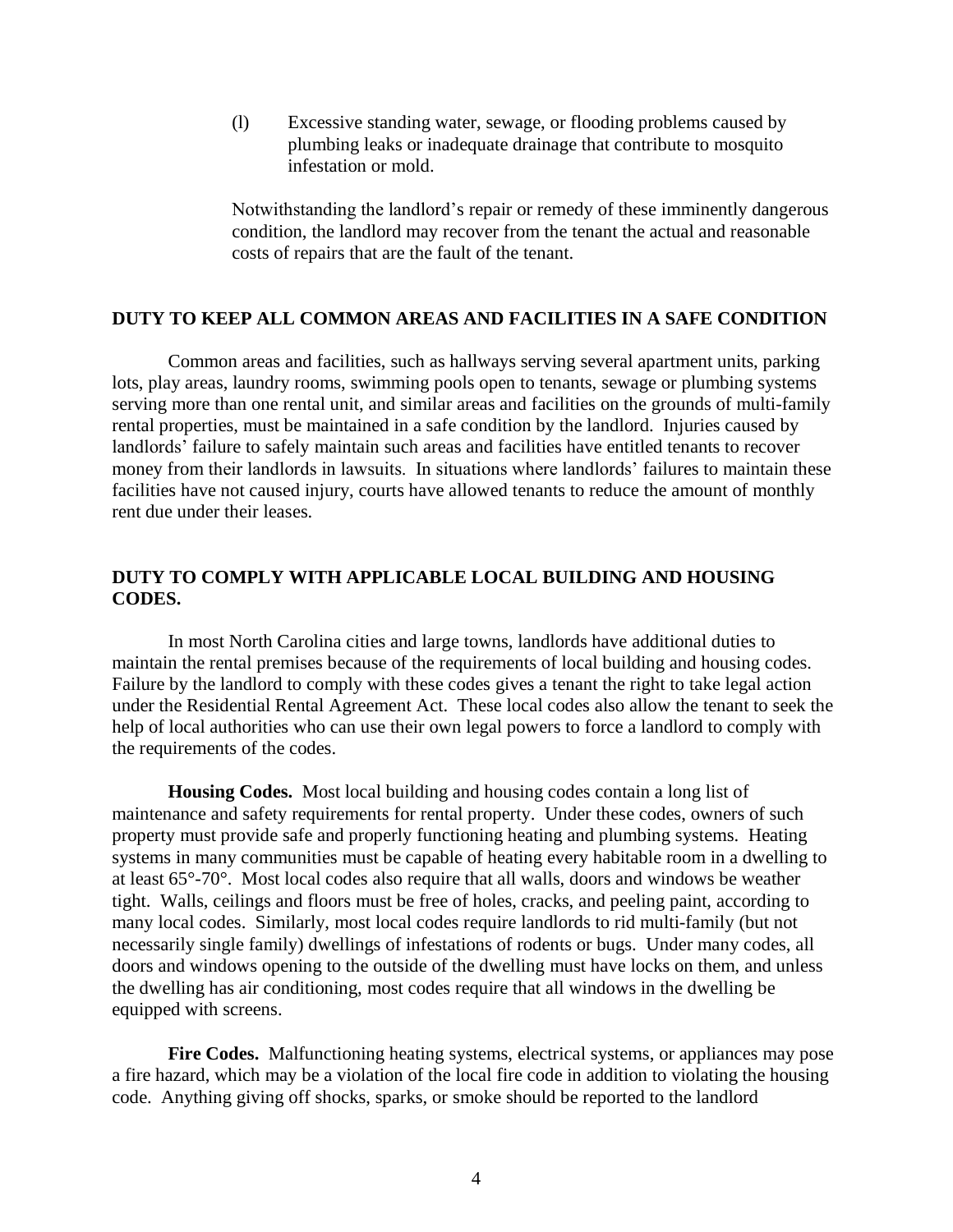immediately, and if not fixed promptly, reported to the local fire safety inspector. Such officers usually have legal authority to force the landlord to repair such problems quickly.

**Health Codes.** Malfunctioning sewage disposal systems can also constitute violations of local health codes. County or city health departments usually can force landlords to fix malfunctioning sewage disposal systems or clean contaminated well water systems.

#### **DUTY TO PUT AND KEEP PREMISES IN A FIT AND HABITABLE CONDITION.**

This part of the Residential Rental Agreements Act requires the landlord to have the premises in good and fit condition when the tenant first moves in, and it also requires the landlord to maintain the premises so that they stay that way. This is a "catch-all" requirement that covers repair and maintenance duties not specifically described elsewhere in the Residential Rental Agreements Act.

## **DUTIES OF THE LANDLORD CANNOT BE WAIVED**

North Carolina General Statute 42-42(b) states that a landlord cannot excuse himself from these duties through a special clause inserted into the lease. As discussed below, many leases contain such clauses, and tenants should not be fooled into thinking that such clauses are binding.

A landlord and a tenant can enter into an agreement separate from the lease through which the tenant will perform the landlord's maintenance duties, but only if the tenant is to receive reasonable and just compensation for it. Such would be the case when a carpenter, plumber or painter rents from the landlord, and the landlord wants to hire that tenant to help with the upkeep and repair of the rental property.

#### **NOTIFYING THE LANDLORD THAT REPAIRS ARE NEEDED**

The landlord's duty to repair or remedy certain imminently dangerous conditions begins when the landlord obtains actual knowledge of the problem or receives notice of the problem. But the landlord's duty to repair promptly all plumbing, heating, air conditioning, and other appliances and facilities that are not listed in the statute as imminently dangerous conditions does not begin until the tenant has given written notice to the landlord of needed repairs, except in emergency situations.

The other duties of the landlord under the Residential Rental Agreements Act do not depend upon the receipt of written notice of a problem. These other duties involve routine maintenance and repair obligations that exist prior to or throughout the tenancy, or are the subject of local health and building codes, or concern "common areas" of apartments or condominium projects.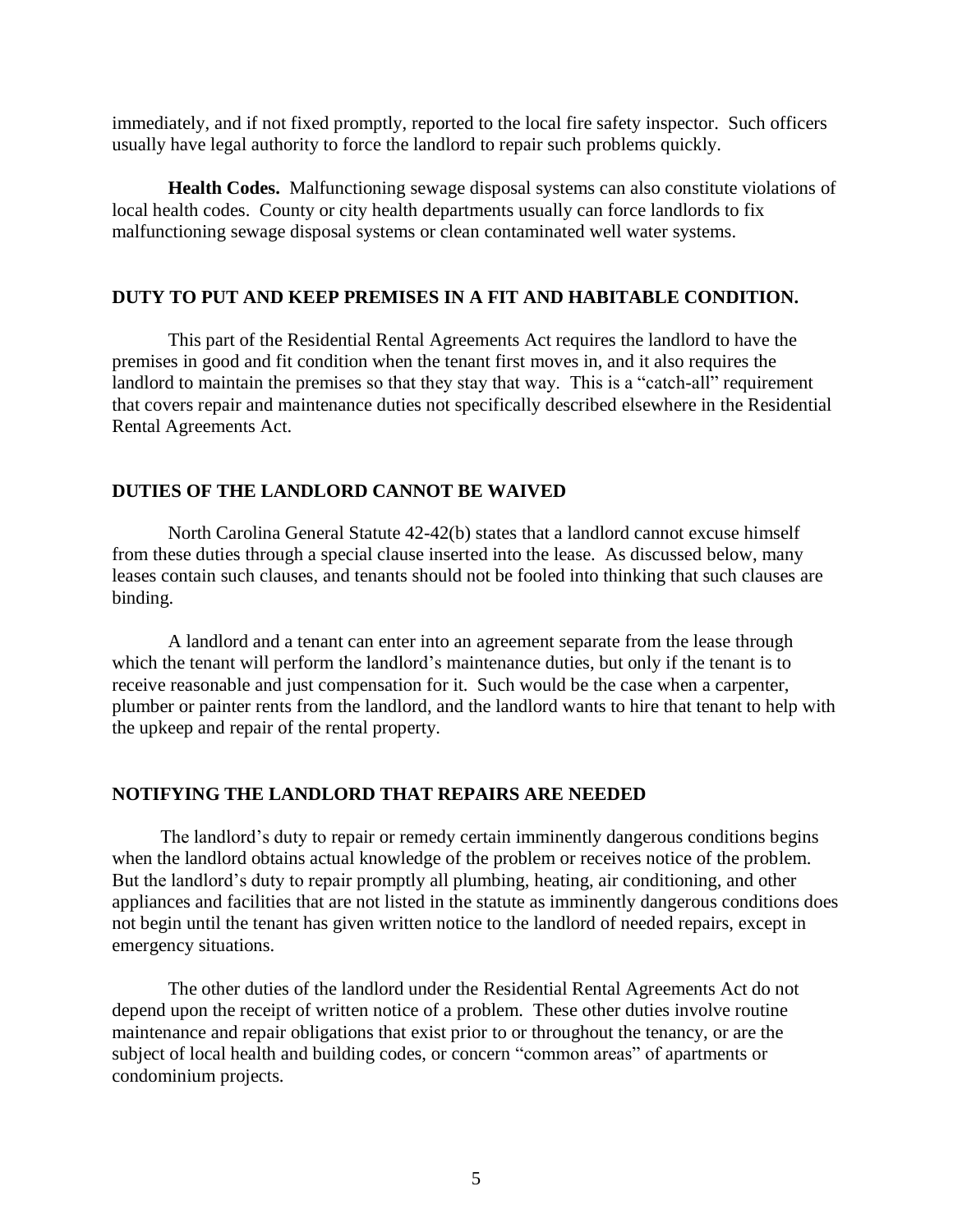As a practical matter, the best thing to do when repairs are needed is to call or visit the landlord immediately to report the problem. Follow up the conversation with a note or letter to the landlord which mentions the earlier oral request for repairs. For instance, "Dear Landlord: This is just a reminder of the request I made by phone this morning for repairs to the furnace at 344 Center Drive." Sign and date the note and **keep a copy**. If you have to hire a repair person yourself because the landlord will not do anything, a copy of the written notice will be very helpful if you go to Small Claims Court seeking reimbursement for the repair bill you paid.

#### **OBTAINING GOVERNMENT HELP ON CODE VIOLATIONS**

To obtain the assistance of local building inspectors, fire marshals, or county health officers, little more than a phone call to the local city hall, fire department, or county health department is required.

#### **LEGAL REMEDIES AGAINST LANDLORDS WHO WILL NOT REPAIR**

If your landlord will not make repairs required under these codes and the Residential Rental Agreements Act, DO NOT WITHHOLD RENT PAYMENTS. Many other states have laws allowing tenants to put their rent payments in a special "escrow" account until their landlords make needed repairs. North Carolina law does not allow tenants to withhold rent payments in this or any other way, with two exceptions: when the landlord consents to it **in writing** or when a judge or civil magistrate allows you to withhold rent pursuant to a court order.

Some landlords really will consent to a tenant's withholding rent payments, or at least part of their rent payments. Consent usually comes through **written** agreements such as this: "Send me a receipt for whatever you paid the plumber to fix the drains and then deduct that amount from next month's rent;" or, "knock 10% off your next month's rent payment because of the problems with the broken air conditioner."

#### **COURT ORDER TO REDUCE FUTURE RENT BASED ON NEED FOR REPAIRS**

Too often a landlord will not make repairs and will not consent to the withholding of part of the next rent payment. In this situation, a tenant may want to file a small claims suit against the landlord requesting the court's permission to withhold part of the next month's rent payment to cover the costs paid by the tenant for repairs or to compensate the tenant for the reduced rental value of the dwelling.

In seeking the court's permission to withhold the amount of money paid by the tenant to have repairs done, the tenant will need to show the following:

- (1) that the tenant has either a written or oral lease agreement with the landlord;
- (2) that the problem needing repair was the responsibility of the landlord under the Residential Rental Agreements Act, local building codes, and/or the lease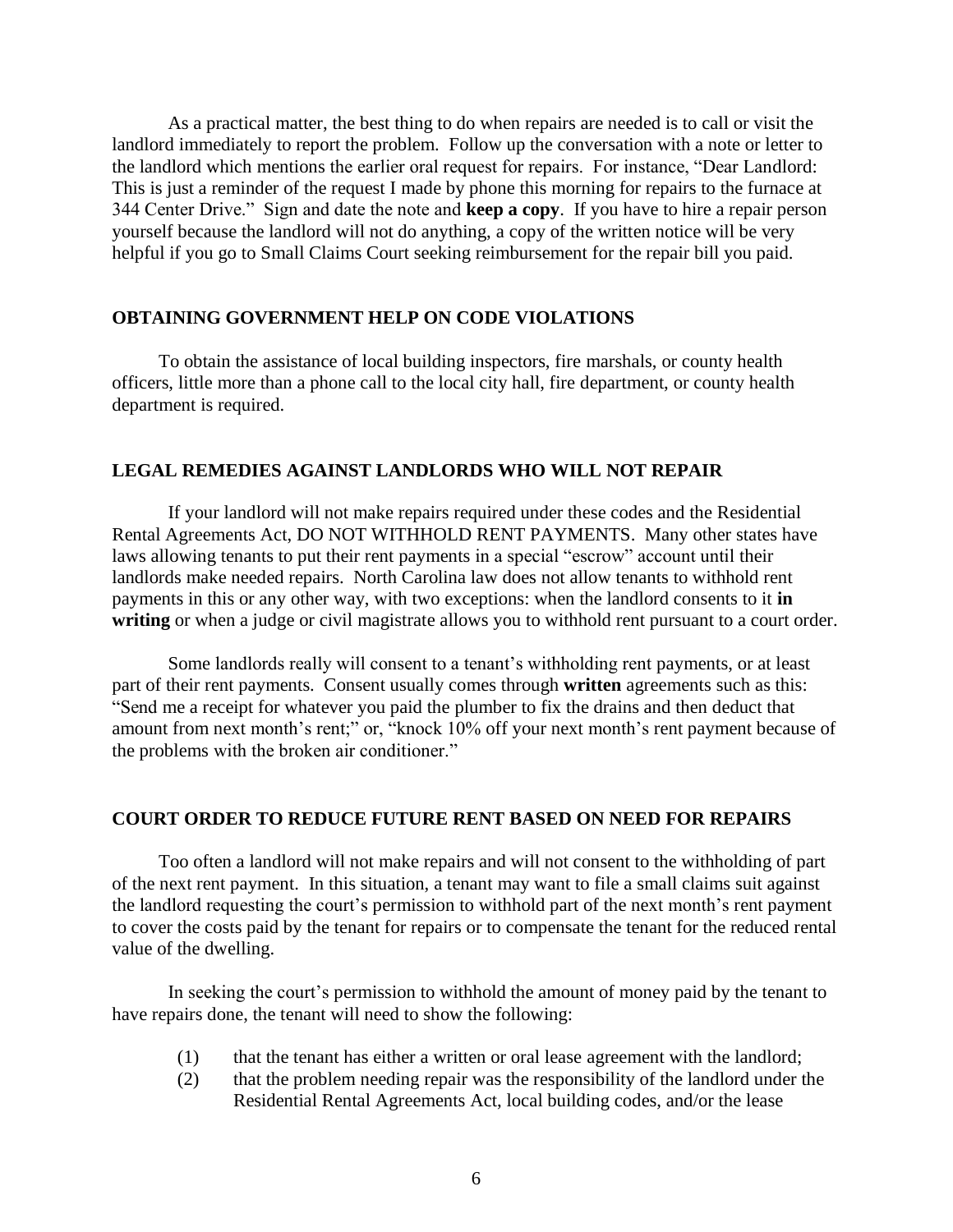agreement. (Remember, lease provisions excusing landlords from their repair and maintenance responsibilities under the Residential Rental Agreements Act are **not** enforceable.);

- (3) if necessary based on the Residential Rental Agreements Act's provision concerning the problem needing repair, evidence that the landlord had actual knowledge of the problem, received notice of the problem, or received written notice of the need for repair, and that the landlord then failed to make the needed repairs within a reasonable amount of time;
- (4) copies of the bill given the tenant by the repair service, plus a receipt or canceled check showing that the bill was paid by the tenant;
- (5) if the landlord denies that the problem even required repairs or claims that the cost of the repairs were too expensive, the tenant should make arrangements to bring the repairman to Small Claims Court.
- (6) some sort of evidence (usually the tenant's own testimony) showing how much the rental value of the house or apartment was reduced by the landlord's failure to make required repairs.

Tenants needing information on how to file a small claims lawsuit can obtain a [Small](http://www.ncdoj.gov/getdoc/906abea4-5cb8-4d71-b014-522fa8a27806/Citizens-Guide-to-Small-Claims-Court-Josh-Stein-1.aspx)  [Claims Court information package](http://www.ncdoj.gov/getdoc/906abea4-5cb8-4d71-b014-522fa8a27806/Citizens-Guide-to-Small-Claims-Court-Josh-Stein-1.aspx) similar to this one from the Consumer Protection Section of the North Carolina Attorney General's Office. It is posted on the Consumer Protection Section's website at [http://www.ncdoj.gov/Consumer,](http://www.ncdoj.gov/Consumer) can be obtained by phone by calling 919-716-6000 or by mail by writing 9001 Mail Service Center, Raleigh, NC 27699-9001.

Should the Small Claims Court Judge or Magistrate be satisfied that the tenant's case has been proved, he or she may enter a "rent abatement" order allowing the tenant to withhold part of the next month's rent, or part of the next several month's rent, to reimburse the tenant for the repair bills. A tenant should read the court order carefully to make sure it grants permission to withhold rent. Some Small Claims Court Judges will just award a money judgment against the landlord, which is not the same as permission to withhold future rent payments.

Where a problem has not been repaired by either the landlord or the tenant, the Court can enter an order allowing the tenant to withhold a percentage of future rent payments until the problem is repaired by the landlord. After hearing the evidence the Court will make a determination of how much the monthly rental value of the rental unit has been reduced by the problem needing repair. For example, if the monthly rent is \$600.00 and the Court determines that the problem reduces the value of the rental unit by one-third, the judge or civil magistrate will enter a "rent abatement" order allowing the tenant to reduce monthly rental payments to \$400.00 until the problem is corrected by the landlord.

## **COURT ORDER TO REFUND RENT BASED ON FAILURE TO REPAIR**

If the landlord simply took a very long time to make repairs, but eventually got around to making them, the tenant may be able to bring a Small Claims Court lawsuit seeking a money judgment for the reduced rental value of the rental unit during the months that the problem went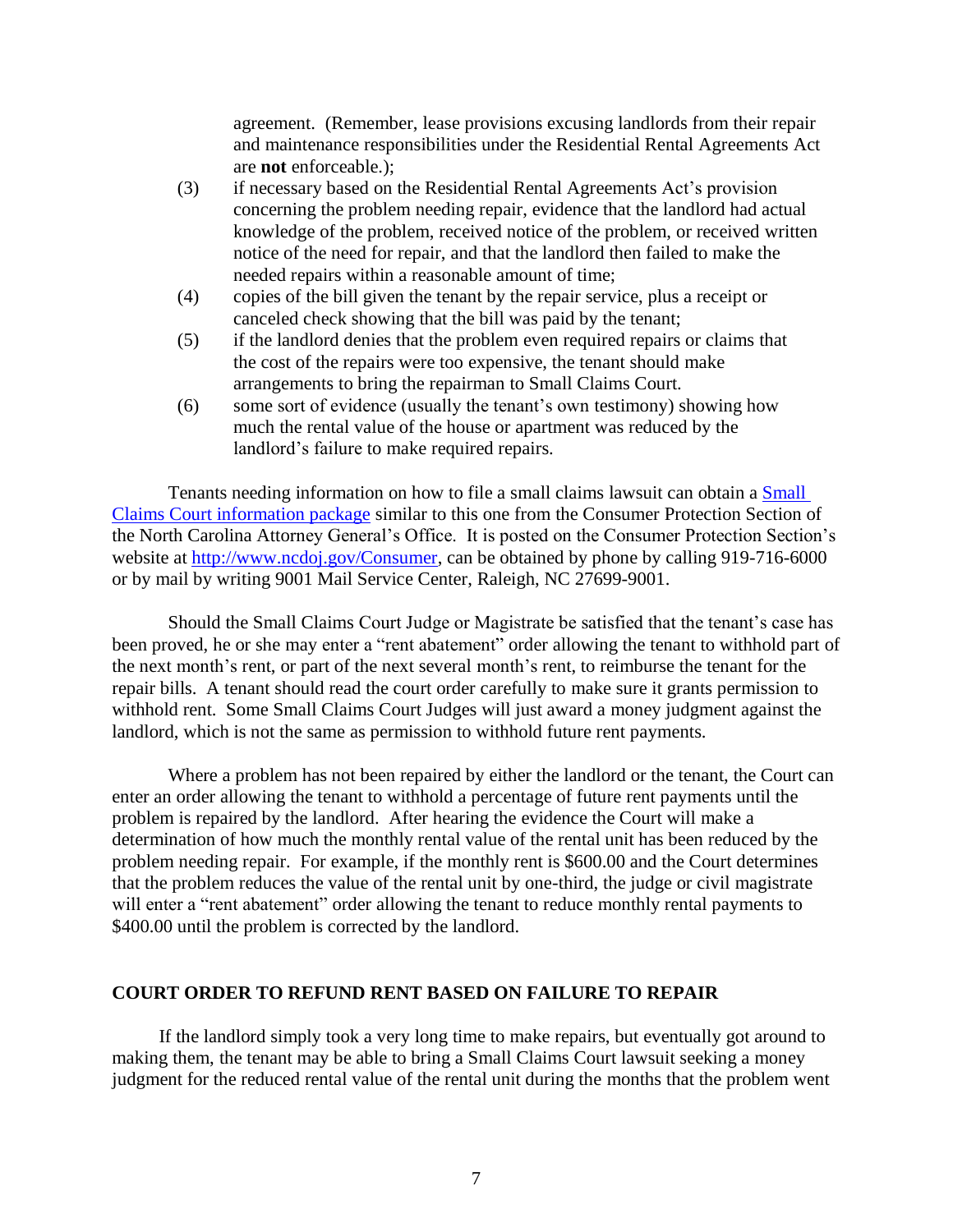unrepaired. This type of Small Claims suit, called a suit for "rent recoupment" (recovery of rent already paid), also requires that the tenant show the court the following:

- (1) that the tenant had a lease with the landlord when the problems occurred;
- (2) that the problem needing repair was the responsibility of the landlord under the Residential Rental Agreements Act, local building codes and/or the terms of the lease agreement;
- (3) if necessary based on the Residential Rental Agreements Act's provision concerning the problem needing repair, evidence that the landlord had actual knowledge of the problem, received notice of the problem, or received written notice of the need for repair, and that the landlord then failed to make the needed repairs within a reasonable amount of time;
- (4) some sort of evidence (usually the tenant's own testimony) showing how much the rental value of the house or apartment was reduced by the landlord's failure to make required repairs.

## **OTHER LEGAL CLAIMS**

In addition to the rent reduction and refund claims mentioned above, a tenant whose personal property (furniture, electronics, clothing, etc.) was damaged or destroyed by the landlord's failure to maintain or repair the premises, as required by the Residential Rental Agreements Act, might be able to sue for either the value or the costs of repair of the damaged belongings. In some cases the tenant can recover moving expenses.

## **SHOULD YOU CONTACT AN ATTORNEY?**

If at all possible, an attorney should be consulted before bringing such claims against a landlord. The attorney may come up with additional claims to pursue, or the attorney may say that some claims are not proper in a particular case. Unless personal injuries or substantial property damage was involved, however, it may be financially impractical for a tenant to hire the attorney for representation in a Small Claims Court suit. Suits against landlords usually involve only a few hundred dollars, and the attorney's fee for representation in court may be equal to or greater than the amount of money a tenant is trying to recover from the landlord. Still, the advice an attorney can provide during a brief consultation can be important, and a brief service by an attorney, such as a letter or phone call to the landlord, may take care of the problem without requiring anyone to go to court.

Tenants having trouble locating an attorney for a consultation on landlord-tenant questions may want to try the North Carolina Lawyers Referral Service. Their website is <http://www.ncfindalawyer.org/> and their toll free number is 1-800-662-7660. The Lawyers Referral Service should be able to give you the name of an attorney to consult with on landlordtenant matters for a relatively low consultation fee.